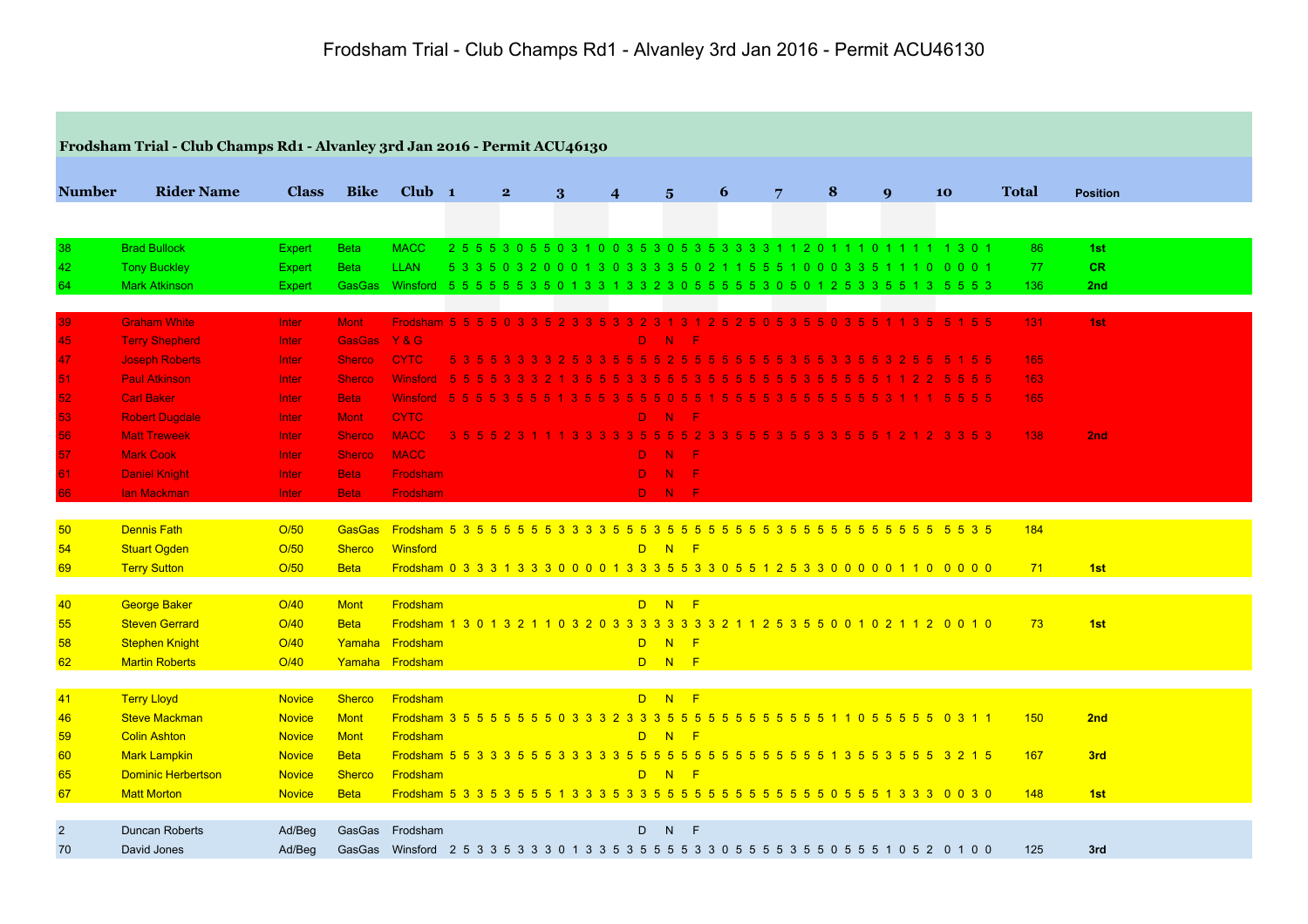|                | Frodsham Trial - Club Champs Rd1 - Alvanley 3rd Jan 2016 - Permit ACU46130 |              |             |                                                                                            |         |                |   |                                       |                         |              |   |       |                     |                |     |              |     |                                                                                   |              |                 |
|----------------|----------------------------------------------------------------------------|--------------|-------------|--------------------------------------------------------------------------------------------|---------|----------------|---|---------------------------------------|-------------------------|--------------|---|-------|---------------------|----------------|-----|--------------|-----|-----------------------------------------------------------------------------------|--------------|-----------------|
| <b>Number</b>  | <b>Rider Name</b>                                                          | <b>Class</b> | <b>Bike</b> | $Club$ 1                                                                                   |         | $\overline{2}$ | 3 | $\overline{\mathbf{4}}$               | $\overline{\mathbf{5}}$ |              | 6 |       | $\overline{7}$      | 8              |     | $\mathbf{Q}$ |     | 10                                                                                | <b>Total</b> | <b>Position</b> |
|                |                                                                            |              |             |                                                                                            |         |                |   |                                       |                         |              |   |       |                     |                |     |              |     |                                                                                   |              |                 |
|                |                                                                            |              |             |                                                                                            |         |                |   |                                       |                         |              |   |       |                     |                |     |              |     |                                                                                   |              |                 |
| 73             | Steve Westwood                                                             | Ad/Beg       | Scorpa      | Frodsham 2 5 5 5 5 5 5 5 5 3 5 5 6 0 3 5 5 3 5 5 5 5 5                                     |         |                |   |                                       |                         |              |   | 5 5 5 | 5 5 5 5 5 5 5 5 2 5 |                |     |              | 55  | 000<br>$\overline{\mathbf{0}}$                                                    | 163          |                 |
| 74             | <b>Alan Brooks</b>                                                         | Ad/Beg       | Fantic      | Winsford 1 3 3 3 3 3 3 3 3 3 3 5 5                                                         |         |                |   | -5                                    | 5<br>-3                 | -5<br>5      |   |       |                     |                |     |              |     | 5 5 5 5 5 2 3 3 5 0 3 5 5 5 5 3 3 0 0 0 0                                         | 134          |                 |
| 75             | <b>Tony Duffield</b>                                                       | Ad/Beg       | Mont        | <b>MACC</b>                                                                                |         |                |   | D                                     | N.                      | F            |   |       |                     |                |     |              |     |                                                                                   |              |                 |
| 77             | <b>Marc Roberts</b>                                                        | Ad/Beg       | GasGas      | Frodsham                                                                                   |         |                |   | D                                     | N                       | $-F$         |   |       |                     |                |     |              |     |                                                                                   |              |                 |
| 79             | Paul Hornsby                                                               | Ad/Beg       | Sherco      | <b>MACC</b>                                                                                |         |                |   |                                       |                         |              |   |       |                     |                |     |              |     | 3 3 5 5 5 3 3 3 2 3 3 3 3 3 5 5 3 3 5 5 3 3 5 5 3 5 5 5 6 7 2 5 5 3 3 3 2 0 0 0 0 | 131          |                 |
| 80             | Leslie Houghton                                                            | Ad/Beg       | Mont        | Frodsham                                                                                   |         |                |   | D                                     | N                       | $\mathsf{F}$ |   |       |                     |                |     |              |     |                                                                                   |              |                 |
| 81             | <b>Steve Gould</b>                                                         | Ad/Beg       | Sherco      | <b>MACC</b>                                                                                |         |                |   | D                                     | N                       | E            |   |       |                     |                |     |              |     |                                                                                   |              |                 |
| 82             | Dougie Greenall                                                            | Ad/Beg       | Fantic      | <b>MACC</b>                                                                                |         |                |   | D                                     | N.                      | E            |   |       |                     |                |     |              |     |                                                                                   |              |                 |
| 83             | Simon Edwards                                                              | Ad/Beg       | <b>TY</b>   | Frodsham                                                                                   |         |                |   | D                                     | N.                      | E            |   |       |                     |                |     |              |     |                                                                                   |              |                 |
| 86             | <b>Michael Arkwright</b>                                                   | Ad/Beg       | Mont        | Darwen                                                                                     |         |                |   | D                                     | N.                      | E            |   |       |                     |                |     |              |     |                                                                                   |              |                 |
| 87             | <b>Mark Barton</b>                                                         | Ad/Beg       | GasGas      | Frodsham                                                                                   |         |                |   | D                                     | N                       | E            |   |       |                     |                |     |              |     |                                                                                   |              |                 |
| 88             | Frank Woods                                                                | Ad/Beg       | Sherco      | Frodsham                                                                                   |         |                |   | D                                     | N                       | F            |   |       |                     |                |     |              |     |                                                                                   |              |                 |
| 90             | Jeremy Clark                                                               | Ad/Beg       | GasGas      | Frodsham                                                                                   |         |                |   | D                                     | N.                      | F            |   |       |                     |                |     |              |     |                                                                                   |              |                 |
| 91             | Lewis Edwards                                                              | Ad/Beg       | Scorpa      | Frodsham                                                                                   |         |                |   | D                                     | N.                      | F            |   |       |                     |                |     |              |     |                                                                                   |              |                 |
| 92             | lan Edwards                                                                | Ad/Beg       | Scorpa      | Frodsham                                                                                   |         |                |   | D                                     | N                       | $\mathsf{F}$ |   |       |                     |                |     |              |     |                                                                                   |              |                 |
| 93             | <b>Pete Cockins</b>                                                        | Ad/Beg       | <b>BSA</b>  | Frodsham                                                                                   |         |                |   | D                                     | N.                      | F            |   |       |                     |                |     |              |     |                                                                                   |              |                 |
| 94             | <b>Mike Horrocks</b>                                                       | Ad/Beg       | Sherco      | Frodsham                                                                                   |         |                |   | D                                     | N.                      | F            |   |       |                     |                |     |              |     |                                                                                   |              |                 |
| 95             | Ross Thompson                                                              | Ad/Beg       | Sherco      | Frodsham                                                                                   |         |                |   | D                                     | N.                      | E            |   |       |                     |                |     |              |     |                                                                                   |              |                 |
| 96             | Steve Blackburn                                                            | Ad/Beg       | Mont        | <b>MACC</b>                                                                                |         |                |   | D                                     | $\mathsf{N}$            | E            |   |       |                     |                |     |              |     |                                                                                   |              |                 |
| 97             | <b>Paul Naldrett</b>                                                       | Ad/Beg       | GasGas      | Frodsham 0 0 1 3 5 3 3 3 3 2 3 5 3 3 3 5 2 5 2 3 3 3 5 5 1 5 5 5 0 3 3 1 1 3 2 2 2 1 0 0   |         |                |   |                                       |                         |              |   |       |                     |                |     |              |     |                                                                                   | 107          | 1st             |
| 99             | Jim White                                                                  | Ad/Beg       | GasGas      | Frodsham                                                                                   |         |                |   | D                                     | N                       | F            |   |       |                     |                |     |              |     |                                                                                   |              |                 |
| 100            | <b>Neil Flowers</b>                                                        | Ad/Beg       | Mont        | Frodsham 2 3 3 3 3 3 3 3 2 3 3 3 0 3 5 5 5 3 3 5 5 5 5 5 5 5 5 5 6 0 1 3 3 1 2 3 2 0 0 0 0 |         |                |   |                                       |                         |              |   |       |                     |                |     |              |     |                                                                                   | 116          | 2nd             |
|                |                                                                            |              |             |                                                                                            |         |                |   |                                       |                         |              |   |       |                     |                |     |              |     |                                                                                   |              |                 |
| 43             | <b>Jack Buckley</b>                                                        | Yth A        | <b>Beta</b> | <b>LLAN</b>                                                                                | 5, 5, 5 |                |   | 2 2 3 3 5 5 5 5 5 3 5 5 5 5 5 3 5 2 5 |                         |              |   |       |                     | 5 <sub>5</sub> | -5. |              | 5.5 | 5555                                                                              | 172          | 2nd             |
| 48             | <b>Alex Storr</b>                                                          | Yth A        | <b>Beta</b> | <b>LLAN</b>                                                                                |         |                |   |                                       |                         |              |   |       |                     |                |     |              |     | 3 1 5 5 5 5 3 5 0 3 5 5 5 5 3 3 2 3 3 5 5 3 1 3 2 1 1 3 3 5 5 5                   | 137          | 1st             |
| 63             | <b>Sam Page</b>                                                            | Yth A        | <b>Beta</b> | <b>LLAN</b>                                                                                |         |                |   |                                       | D N F                   |              |   |       |                     |                |     |              |     |                                                                                   |              |                 |
|                |                                                                            |              |             |                                                                                            |         |                |   |                                       |                         |              |   |       |                     |                |     |              |     |                                                                                   |              |                 |
| 68             | <b>Declan Sutton</b>                                                       | Yth B        | <b>Beta</b> | Frodsham 1 5 5 5 5 3 3 5 0 1 0 5 0 3 3 3 0 2 5 5 1 5 2 5 1 2 3 5 0 1 0 5 0 0 2 0 1 0 5 5   |         |                |   |                                       |                         |              |   |       |                     |                |     |              |     |                                                                                   | 102          |                 |
| 44             | <b>Ryan Shepherd</b>                                                       | Yth B        | <b>Beta</b> | <b>Y&amp;G</b>                                                                             |         |                |   |                                       | D N F                   |              |   |       |                     |                |     |              |     |                                                                                   |              |                 |
| 49             | <b>Sam Storr</b>                                                           | Yth B        | <b>Beta</b> | <b>LLAN</b>                                                                                |         |                |   |                                       |                         |              |   |       |                     |                |     |              |     | 0 0 0 0 0 3 3 3 0 1 1 0 1 5 5 5 3 5 5 5 5 5 5 5 5 5 3 5 3 0 0 3 5 3 1 3 2 0 0 0 0 | 98           | <b>CR-white</b> |
|                |                                                                            |              |             |                                                                                            |         |                |   |                                       |                         |              |   |       |                     |                |     |              |     |                                                                                   |              |                 |
|                |                                                                            |              |             |                                                                                            |         |                |   |                                       |                         |              |   |       |                     |                |     |              |     |                                                                                   |              |                 |
| $\overline{1}$ | Tom Houghton                                                               | Yth Beg      | <b>Beta</b> | <b>LLAN</b>                                                                                |         |                |   |                                       |                         |              |   |       |                     |                |     |              |     |                                                                                   | 137          | 2nd             |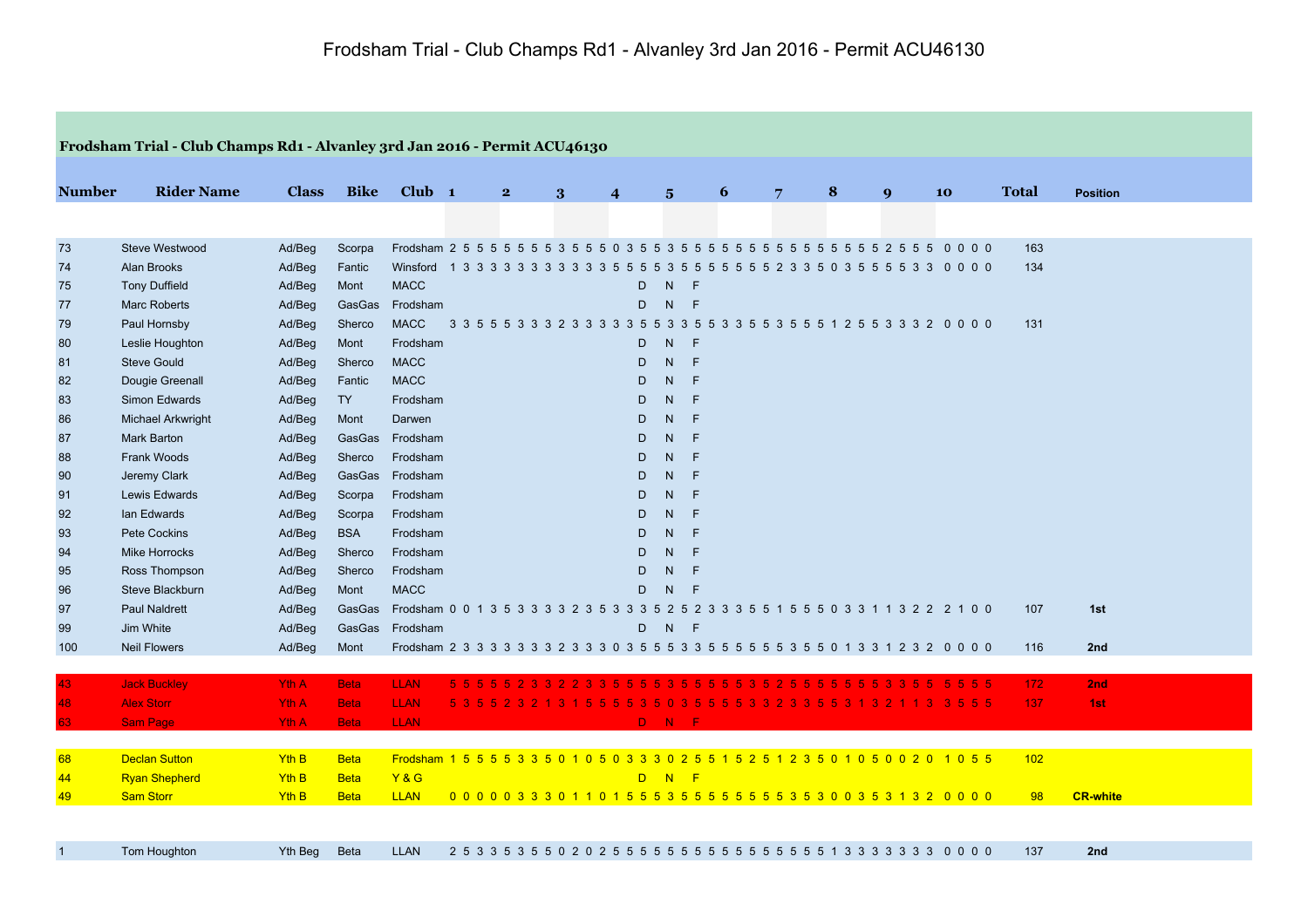|                | Frodsham Trial - Club Champs Rd1 - Alvanley 3rd Jan 2016 - Permit ACU46130 |              |             |                                                                                                |              |   |                |                |    |   |   |   |                  |           |              |                 |  |
|----------------|----------------------------------------------------------------------------|--------------|-------------|------------------------------------------------------------------------------------------------|--------------|---|----------------|----------------|----|---|---|---|------------------|-----------|--------------|-----------------|--|
|                |                                                                            |              |             |                                                                                                |              |   |                |                |    |   |   |   |                  |           |              |                 |  |
| <b>Number</b>  | <b>Rider Name</b>                                                          | <b>Class</b> | <b>Bike</b> | $Club$ 1                                                                                       | $\mathbf{2}$ | 3 | $\overline{4}$ | $5^{\circ}$    |    | 6 | 7 | 8 | $\boldsymbol{q}$ | <b>10</b> | <b>Total</b> | <b>Position</b> |  |
|                |                                                                            |              |             |                                                                                                |              |   |                |                |    |   |   |   |                  |           |              |                 |  |
| 71             | <b>Corey Shepherd</b>                                                      | Yth Beg      | Elec        | Y&G                                                                                            |              |   |                | D <sub>N</sub> | -F |   |   |   |                  |           |              |                 |  |
| 72             | Morgan Shepherd                                                            | Yth Beg      | Beta        | Y&G                                                                                            |              |   |                | D N F          |    |   |   |   |                  |           |              |                 |  |
| 76             | Doug Christopher                                                           | Yth Beg      | Beta        | Frodsham                                                                                       |              |   |                | D N F          |    |   |   |   |                  |           |              |                 |  |
| 78             | <b>Callum Roberts</b>                                                      | Yth Beg      | Beta        | Frodsham                                                                                       |              |   |                | D N F          |    |   |   |   |                  |           |              |                 |  |
| 84             | Ellis Barton                                                               | Yth Beg      | Oset        | Frodsham                                                                                       |              |   |                | D N F          |    |   |   |   |                  |           |              |                 |  |
| 85             | Oliver Arkwright                                                           | Yth Beg      | Oset        | Frodsham                                                                                       |              |   |                | D N F          |    |   |   |   |                  |           |              |                 |  |
| 89             | <b>Harvey Davis</b>                                                        | Yth Beg      | Oset        |                                                                                                |              |   |                |                |    |   |   |   |                  |           | 143          | 3rd             |  |
| $\overline{4}$ | Jake Jones                                                                 | Yth Beg      |             | GasGas Wrexham 2 2 5 5 0 3 5 5 1 1 5 0 0 3 3 3 2 5 5 5 1 5 5 5 1 3 3 5 0 0 5 2 3 5 5 3 0 1 0 5 |              |   |                |                |    |   |   |   |                  |           | 117          | 1st             |  |

These provisional results will be deemed final unless a protest is received in accordance with the National Sporting Code with the appropriate fee to the Secretary of the meeting.

- OOC Riding out of class
- CR Changed Route
- \*\* Guests - Non club champ points..
- M/C Most Cleans Win